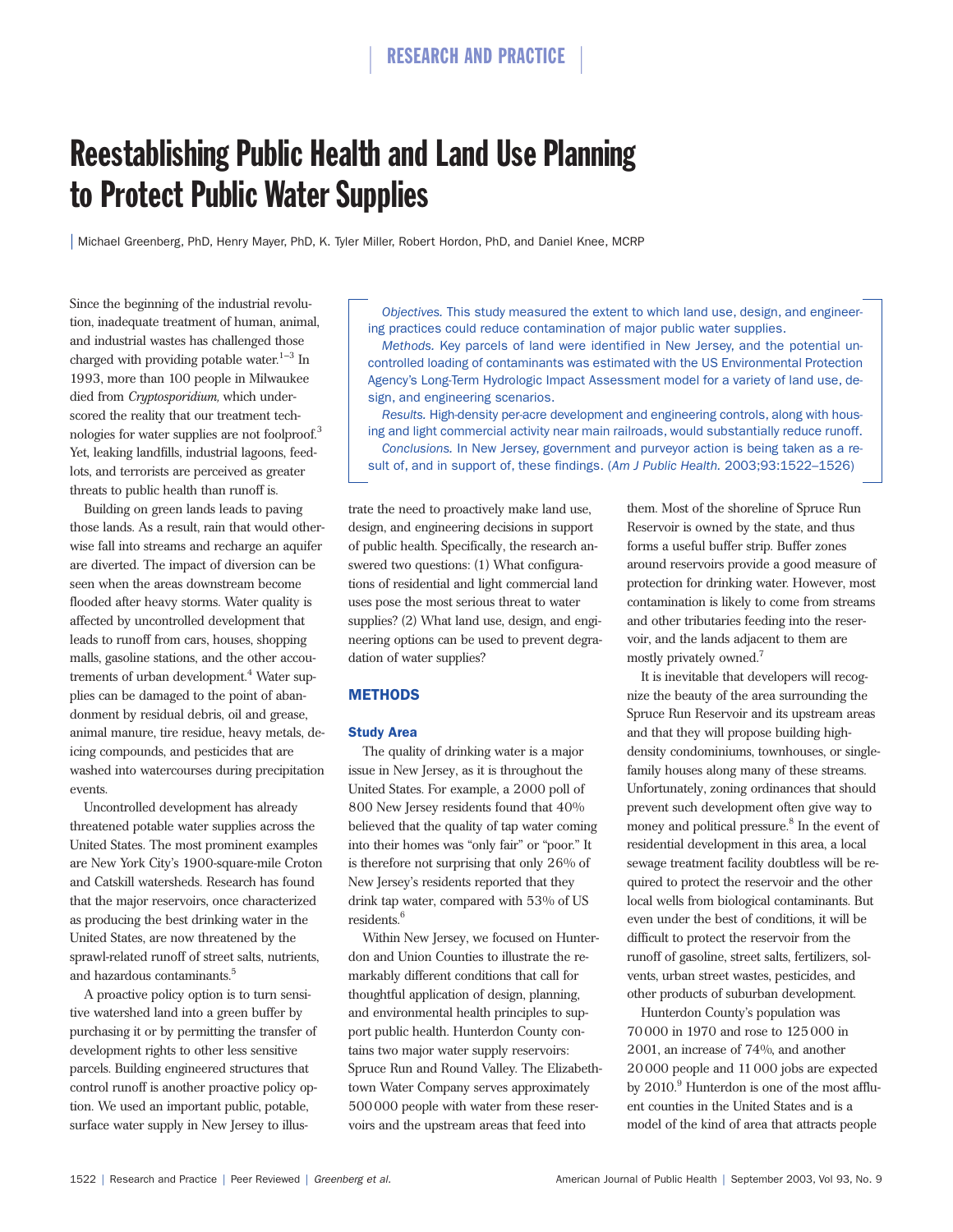looking for an idealized rural setting in which to live and work. $9-10$ 

Union County is about 20 miles away from Hunterdon County and is connected via an interstate highway, but it is a very different environment. The population of Union County in 1970 was 543000 and the population in 2000 was 506000, a decrease of about 7%. With a population density of 4800 per square mile, compared with 260 in Hunterdon County, Union County is the very type of the postindustrial urban area that has lost most of its jobs, lost some of its population, became a home for recent immigrants, and was left with a legacy of contaminated sites, or brownfields.<sup>10</sup>

Union County is important in this case study, because it has the potential to host socalled "transit villages"—transit-oriented developments that have high-density housing and commercial settlements in close proximity to train stations for people who prefer to travel by train rather than automobile.<sup>11</sup> Auto-dependent sprawl could be reduced in such a setting.

#### Estimating Pollutant Loadings

We assessed uncontrolled nonpoint source pollution loads associated with different development densities to evaluate the impact of land use and engineering controls. This assessment required use of soil, geology, land use, and other local data sets.<sup>12,13</sup> We used the Long-Term Hydrologic Impact Assessment (LTHIA) model, which is highly recommended by the US Environmental Protection Agency (EPA) and is accessible via the Internet. The LTHIA model, which was developed in 1994 at Purdue University, has been improved over the years, most notably in 1998 (when nonpoint source pollution was added) and in 1999 (when it became accessible via the Internet). $^{14}$  The user provides input data on land use and hydrologic soil type for existing and planned/future conditions; LTHIA then combines this information with local precipitation data to calculate long-term average annual surface runoff.

Uncontrolled pollutant loadings are estimated in pounds per year (except for bacteria, which are estimated millions per 100 ml) for 14 water-quality variables: total nitrogen, total phosphate, suspended solids, lead, cop**TABLE 1—Area of Residential and Commercial Land Use in Acres for 2 Residential Development Scenarios: Hunterdon County, NJ**

| Land Lise<br>Categories | Current<br><b>Baseline</b> | With<br>8 Housing<br><b>Ilnits</b><br>per Acre | With<br>2 Housing<br><b>Ilnits</b><br>per Acre |  |
|-------------------------|----------------------------|------------------------------------------------|------------------------------------------------|--|
| Forest                  | 1755                       | 865                                            | 368                                            |  |
| Agricultural            | 1022                       | 503                                            | 214                                            |  |
| Grass/pasture           | 328                        | 162                                            | 69                                             |  |
| Residential             | .                          | 1000                                           | 1879                                           |  |
| Commercial              | .                          | 575                                            | 575                                            |  |
| Total                   | 3105                       | 3105                                           | 3105                                           |  |

per, zinc, cadmium, chromium, nickel, biochemical oxygen demand (BOD), chemical oxygen demand (COD), oil/grease, fecal coliform, and fecal strep. All of these substances are listed in the EPA's list of drinking-water contaminants (BOD and COD are caused by excess organic matter), and some are clearly hazardous to humans when consumed in fluids.<sup>15</sup> The model's land use categories include residential (various densities), commercial, industrial, parking, open space, water/wetlands, grass/pasture, agricultural, and forest. We compared the impact of current land uses with the results of 2 alternative residential development scenarios: single-family homes on half-acre lots or a density of 2 housing units per acre, and a more dense condominium development of 8 housing units per acre. Other simulations were run, but on the basis of our experience in New Jersey, 2 and 8 represented the range of densities that seemed suitable for this study area.

Notably, our analysis did not include pesticides, although pesticides represent a threat to public health and ecological systems. We omitted pesticides because the study area has agricultural, grass/pasture, and other land uses that historically have been heavily treated with pesticides (Table 1). To make credible estimates of the impact of urban development on pesticides, we would need to know current pesticide use in the area and the likely pesticide use by residents of the new developments. Neither of these important facts was obtainable; indeed, the pesticide question is always difficult to answer whether the proposed

development area is an active farm, pasture, or a forest. Urban development might increase or decrease pesticide runoff.

# Locating Sensitive Growth Areas

The Hunterdon County Planning Board provided us with existing land uses and zoning for the Spruce Run watershed area in a geographic information system (GIS) parcelbased format. We focused on the land within a quarter of a mile of the reservoir and its streams, because contamination of this land would have the greatest adverse impact on water quality. We then removed various lands from potential development, including a flood-zone buffer of 300 feet on each side of these waterways, state- or county-owned parks and open space, land located on steep slopes (greater than 15% grade), wetlands and other environmentally or culturally sensitive lands (as defined by the New Jersey Department of Environmental Protection), and lands already developed. Out of the total 25035 acres (39.1 square miles) of land within the Spruce Run watershed area, we narrowed our focus to 3105 acres (4.9 square miles, or 12.4% of the watershed area) as our primary study area in Hunterdon County. These lands are currently categorized as forest, agricultural, and grass/pasture.

Our development scenarios are based on the assumption that 20000 people will move into Hunterdon County over the next decade, with an average family size of 2.5 persons per dwelling unit. This population influx will require 8000 new residential units. We restricted commercial and retail development to areas already zoned for that purpose and to new areas that will naturally develop along major highways. A total of 1226 acres are assigned to these uses, including land that will not be covered by the footprints of buildings and associated parking areas and thus will be left in its current condition. We used various housing densities for residential land and calculated what proportion of the projected population increase could relocate on the 1879 remaining acres in this vulnerable area. We found insufficient land in the study area to house 20000 people assuming that low-density single-family homes will be constructed. Only 3758 homes, at the rate of 2 units per acre, could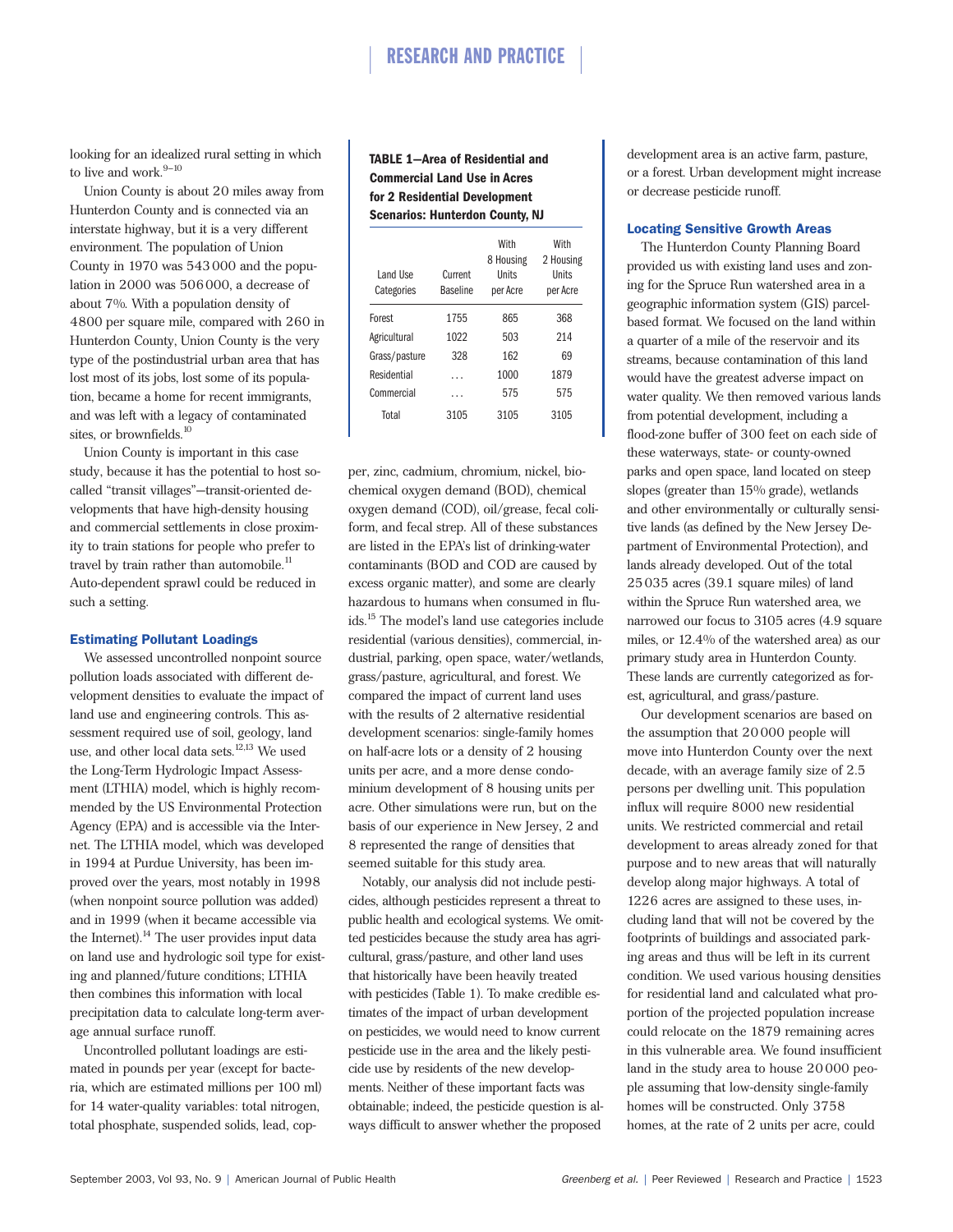# RESEARCH AND PRACTICE

### **TABLE 2—Total Uncontrolled Nonpoint Source Pollution Loadings: Hunterdon County, NJ**

|                          | Baseline<br><b>Pollution Loading</b> | Change With 8 Housing<br>Units per Acre | Change With 2 Housing<br>Units per Acre |  |
|--------------------------|--------------------------------------|-----------------------------------------|-----------------------------------------|--|
| Contaminant, lb/y        |                                      |                                         |                                         |  |
| Total nitrogen           | 22320                                | 4457                                    | 745                                     |  |
| Total phosphate          | 5447                                 | 1771                                    | 1048                                    |  |
| Suspended solids         | 449455                               | 230113                                  | 161656                                  |  |
| Lead                     | 35                                   | 84                                      | 88                                      |  |
| Copper                   | 64                                   | 75                                      | 71                                      |  |
| Zinc                     | 100                                  | 1133                                    | 1219                                    |  |
| Cadmium                  | 9                                    | 2.5                                     | 1.1                                     |  |
| Chromium                 | 84                                   | 7                                       | $-14$                                   |  |
| Nickel                   | $\mathbf{0}$                         | 103                                     | 118                                     |  |
| <b>BOD</b>               | 19496                                | 228459                                  | 259417                                  |  |
| CO <sub>D</sub>          | $\mathbf{0}$                         | 752091                                  | 822891                                  |  |
| Oil/grease               | $\mathbf{0}$                         | 46173                                   | 48605                                   |  |
| Bacteria, millions/100ml |                                      |                                         |                                         |  |
| Fecal coliform           | 1.1                                  | 0.9                                     | 0.8                                     |  |
| Fecal strep              | 0.0                                  | 3.9                                     |                                         |  |

BOD = biochemical oxygen demand; COD = chemical oxygen demand.

*Note.* The total area for each scenario is 3105 acres in Hunterdon County.

be constructed; however, 8000 condominium units could be built and 879 acres could be left in their current open-space condition. A comparison of these land use scenarios with current baseline conditions is shown in Table 1.

# RESULTS

# Estimated Impact

Estimates of total uncontrolled nonpoint source pollution loadings for 14 water-quality variables for these 2 development scenarios and existing baseline conditions are shown in Table 2. If either of these developments is built, we estimate substantial increases in the zinc, nickel, lead, BOD, COD, and oil/grease that will reach the nearby bodies of water. Notably, Table 2 also shows that the loadings do not vary much by residential-development density. Indeed, these density-related differences are within the expected predictive variance or error associated with the model. In essence, whereas pollution loadings did not differ for the various density options, loadings were vastly different for the development scenarios versus the baseline (undeveloped greenfields) condition.

#### Engineering Controls

Best management practices (BMPs) can mitigate the impact of development. The suitability of each BMP for a development is based on site considerations, such as slope,

soil type, geology, water table depth, and development density. Each practice has certain advantages and disadvantages for each site. Nonstructural controls include zoning, open space retention, recharge-area protection, clustering, street sweeping, and public education. Structural (physical) controls include extended detention ponds (dry), wet ponds, infiltration trenches and basins, porous pavement, water-quality inlets, filter strips, and grassed swales. The most common structural control is either a wet or a dry pond; both have the potential for high pollutant removal if properly designed and maintained. Table 3 shows the potential for capturing unwanted contaminants across a variety of well-known BMPs. Individually or in combination, the BMPs have the potential to capture two thirds or more of the uncontrolled runoff. However, some BMPs could actually increase pollution. For example, nitrate nitrogen could increase with the application of surface sand filters and perimeter sand filters.

Many of the BMPs—especially ponds and detention basins—require substantial land. The 8-residential-units-per-acre option will accommodate them, but the lower-density configuration will not, because not enough land is available to fit in all the housing while preserving the acreage required for capturing the

#### **TABLE 3—Estimated Pollutant Loading Reduction for Selected Best Management Practices**

|                                     |               |              |             | Total           |                 |           |
|-------------------------------------|---------------|--------------|-------------|-----------------|-----------------|-----------|
| <b>Best Management</b>              | Total         | Nitrate      | Ammonia     | Suspended       | Fecal           |           |
| Practice                            | Phosphorus, % | Nitrogen, %  | Nitrogen, % | Solids, %       | Coliform, %     | Metals, % |
| Extended detention basin            | 30            | $\mathbf{0}$ | $\cdots$    | 70              | $\cdots$        | 40        |
| Wet pond                            | 50            | 30           | 25          | 80              | 70 <sup>a</sup> | 60        |
| Stormwater wetland                  | 40            | 60           | 30          | 80              | 50 <sup>a</sup> | 60        |
| Surface sand filter                 | 50            | Negative     | .           | 80              | 40              | 40        |
| Perimeter sand filter               | 60            | Negative     | 70          | 80 <sup>b</sup> | 40              | 50        |
| <b>Bioretention system</b>          | 60            | $\cdots$     | 50          | 80              | $\cdots$        | 80        |
| Enhanced swale                      | 30            | 50           | 50          | 60              | $\cdots$        | 40        |
| Dry well                            | 80            | $\cdots$     | .           | 80              | $\cdots$        | .         |
| Pervious paving                     | 50            | .            | $\cdots$    | 60              | $\cdots$        | 60        |
| Infiltration structure <sup>c</sup> | 60            | 25           | 70          | 70              | 60              | 60        |
| Filter strip                        | 20            | 10           | 20          | 60              | $\cdots$        | 40        |
| Riparian forest buffer              | 50            | 80           | 40          | 70              | $\cdots$        | 60        |

Source. Adapted from NJ Dept of Environmental Protection,<sup>16</sup> US Environmental Protection Agency,<sup>17</sup> and Scheuler.<sup>18</sup> <sup>a</sup>lf there is no resident waterfowl population.

<sup>b</sup>Needs pretreatment.

c With filter strip.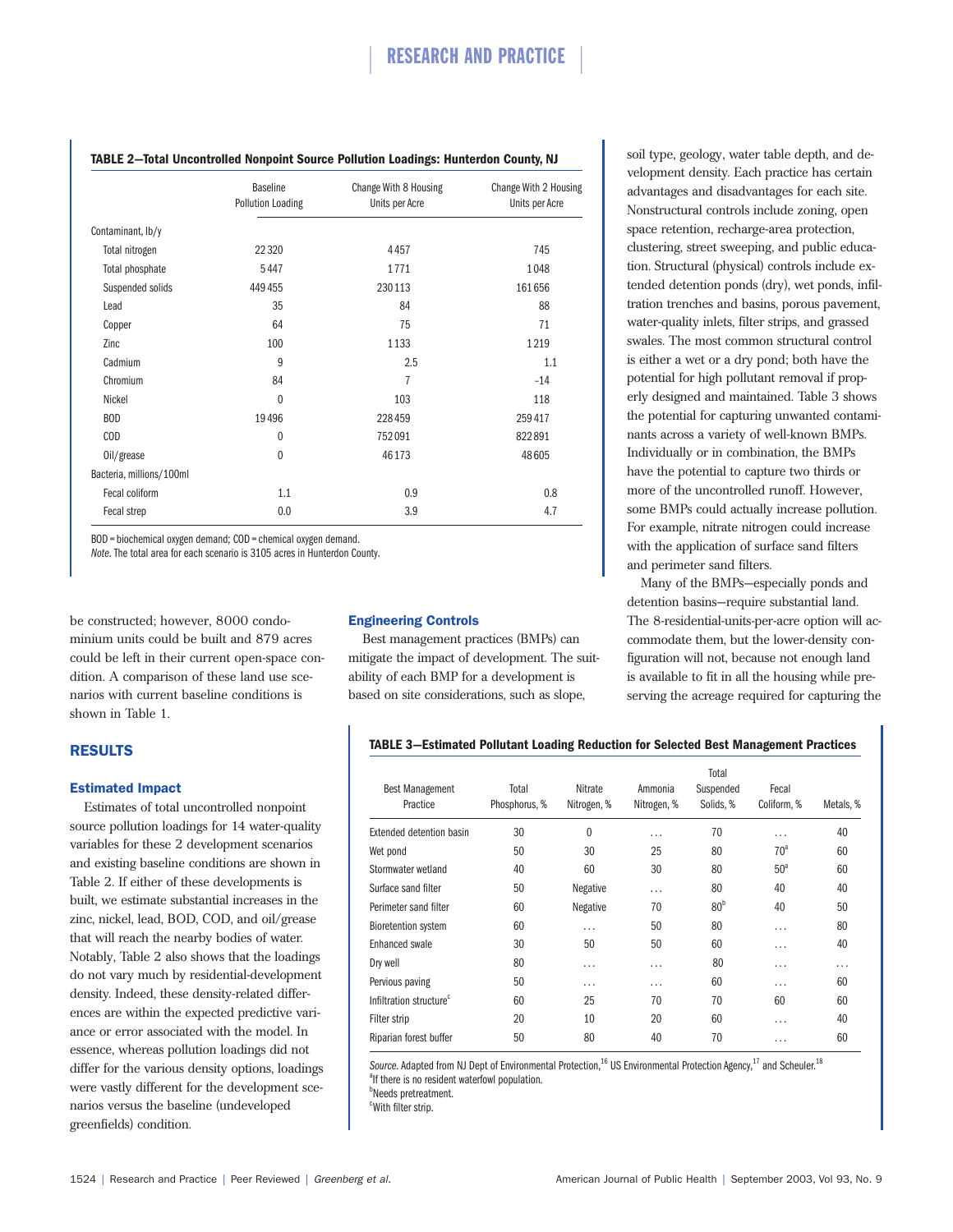# RESEARCH AND PRACTICE

runoff. Hence, high density is required. Also, the BMPs' potential depends on proper maintenance and stewardship of the systems, which if not performed will quickly reduce the BMPs' effectiveness.

#### Institutional Smart Growth Options

Purchasing sensitive land or trading sensitive land for other land—especially if the redevelopable land can be part of a transitoriented development—is desirable, because transit-oriented developments concentrate people and jobs around mass transit hubs rather than placing them on sensitive watershed lands. Our transit village proposal in Union County is not possible because of the county's already dense development. There is no single place where 8000 transit-oriented housing units can be placed. However, to illustrate the implications of what might be possible, we focused on 1 of Union County's larger and older cities—Plainfield—as a representative case study of the potential for residential redevelopment. Plainfield is an industrial suburb and commuter town that has suffered badly since the end of the World War II and has lost much of its middle-class population.<sup>10</sup>

We identified a 583-acre area along the rail corridor that is highly conducive to a mix of dense residential, small commercial, and retail redevelopment. The area is within walking distance of 2 train stations and thus would offer new residents an opportunity to reduce their reliance on automobiles to reach their jobs, the airport, and other conveniences. Our proposal includes redeveloping 15 of the 21 known brownfields within Plainfield.

If developed at the same density that we assumed in our Hunterdon County development scenario—8 units and 20 people per acre—the area could house about 11600 people. If 30% of the land area used for parks and civic or community buildings were set aside to provide balance, this redevelopment zone could contain about 3265 new residential units and house about 8160 people. Allowing for some relocation of existing Plainfield residents into these new housing units would probably reduce the net impact to about 5000 to 6000 people, or about 25% to 30% of the expected population growth in Hunterdon County over the next 10 years.

Plainfield is only the eighth largest city in terms of land area and the third most populous in Union County. As such, it is reasonable to expect that redeveloping other brownfields and contiguous properties on a similar basis in multiple areas of the county could comfortably provide housing and services for more than half the people who might otherwise relocate on greenfields in Hunterdon County. In short, a series of transit-oriented, high-density developments in Union County would clean up brownfields, would not pollute public potable water supplies, and would help preserve open space around important reservoir and watershed areas in Hunterdon County.

# **DISCUSSION**

Caveats regarding the Hunterdon County and Union County analyses must be noted. It is important to realize that the output of the Hunterdon County analysis is contaminant loadings. In other words, without water quality models, our results cannot be converted into concentrations of contaminants in the drinking-water supply, and our results certainly are not predictions of increased numbers of illnesses.

Nevertheless, it is appropriate to suggest what might happen in a worst-case scenario for public health and for better outcomes. Under the worst possible circumstance, even in this relatively pristine area, the runoff from an uncontrolled urban development, such as the scenarios we simulated, could lead to acute and chronic illnesses through drinking water, contact recreation, and fish consumption.<sup>3,19</sup> Pathogens, and hence serious waterborne outbreaks, could increase, as could less serious gastrointestinal infections, ear and eye infections, and skin rashes. With respect to chronic diseases, runoff could increase the carcinogenic, toxic metal, and hormonal disrupter burden in the exposed population. In short, without attempting to overamplify the risk, we consider it fair to say that this combination of acute and chronic public threats from uncontrolled runoff is a major challenge to our water supplies.<sup>19,20</sup> Perhaps we are engaging in wishful thinking, but we do not believe that the worst-case scenario will materialize in this watershed.

We brought our results to the attention of senior state officials and water purveyors whom we have known for many years. They were distressed; as a result, they have begun to increase sampling, and they will build a set of water quality models so that contaminantloading estimates can be converted to concentrations in the water supply. More important, rather than wait for more data, they have begun to use their financial and political resources to preserve the parcels we have identified as highly sensitive. This action includes arguing that land-preservation funds should be prioritized for sensitive watersheds. Indeed, making the protection of these sensitive areas a priority was a recommendation given to Governor-elect James E. McGreevey by his Smart-Growth Transition Team, which M.G. cochaired. In short, the best public health outcome is that the land will be protected by the state and its local governments and that some of the people who would have moved to this area will relocate to transitoriented developments.

A less favorable but plausible outcome is that the smart growth policies will fail, and much of the sensitive land will not be preserved. If this happens, we hope that engineering controls will be effectively deployed to control runoff. According to the New Jersey Department of Environmental Protection, treating stormwater runoff is estimated to cost between \$2000 and \$50 000 per water-impervious developed acre. The BMP costs are higher for small developments and decrease rapidly for larger areas.<sup>16</sup> Water purveyors should expect additional costs. For example, Oleg Kostin, superintendent of plant operations for the Elizabethtown Water Company, estimated that it would cost his company 5% to 10% more per year if the company's current raw water were to be degraded. The current cost for chemicals is about \$1 million a year (personal communication, February 24, 2003).

With regard to the transit-oriented development part of smart growth, we have no incontrovertible data to show that people or businesses that would otherwise move to Hunterdon County would be willing to live in Union County on former brownfield sites. Yet, a recent survey of 800 New Jersey residents shows that this scenario is not implau